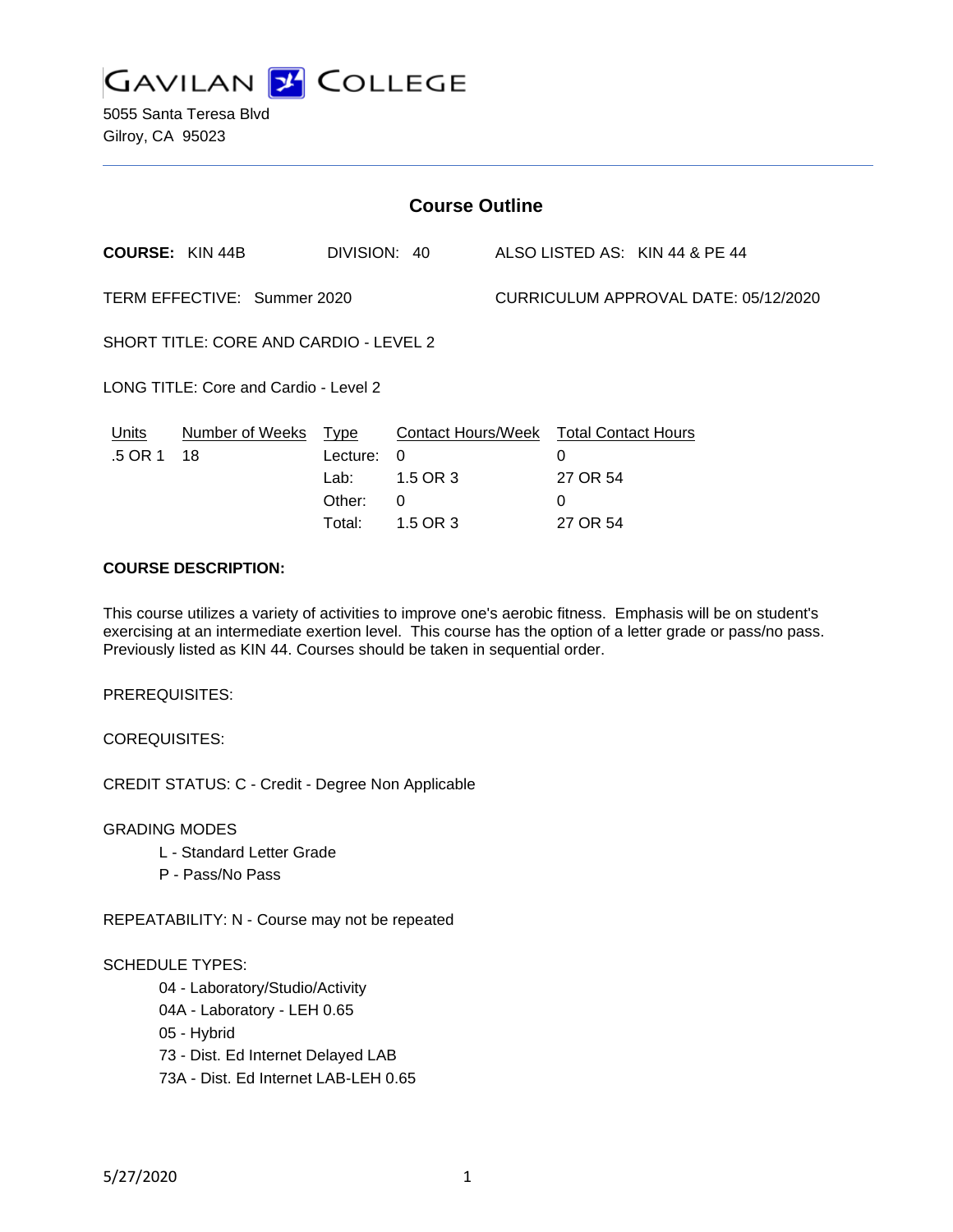## **STUDENT LEARNING OUTCOMES:**

1. Explain the five components that make up a complete fitness program and incorporate them in class workouts which will be at 50% - 60% of their THR.

Measure of assessment: written exam, oral exam, demonstration, pre and post testing

Year assessed, or planned year of assessment: 2017

Semester: Spring

2. List and discuss the essential nutrients the body uses for energy and analyze how this relates to one's eating habits.

Measure of assessment: project (Food Diary), oral report

Year assessed, or planned year of assessment: 2017

# **CONTENT, STUDENT PERFORMANCE OBJECTIVES, OUT-OF-CLASS ASSIGNMENTS**

Curriculum Approval Date: 05/12/2020

3 - 6 Hours:

Content: Orientation of course requirements. Students will complete a personal health profile. Review material from level 1 - in particular how to take their pulse, the formula used to calculate their target heart rate, and what the "I" and "E" in the FITTE principle mean. Pre-testing to determine their current aerobic capacity. Begin aerobic exercise program.

Student Performance Objectives: Complete a personal health profile, calculate their target heart rate utilizing the Karvonen formula, participate in pre-testing, and participate in aerobic exercises. Explain the "I" and "E" in the FITTE principle.

3 - 6 Hours:

Content: Presentation on the components that make up a complete fitness program - flexibility, muscular strength, muscular endurance, cardiorespiratory (aerobic) and body composition. An opportunity to have one's body composition assessed will be provided. Classes will include these components as a part of the workout routines. This may include such activities as stretching, ball crunches, single leg squats, exercises incorporating balance and stabilization, and running.

Student Performance Objectives: Describe and demonstrate the components that make up a complete fitness program. Discuss body composition and have it assessed. Participate in class workouts and utilize their target heart rate to determine their effort.

## 3 - 6 Hours:

Content: Review of the general principles of FITTE, followed by a discussion about the amount of "T" - time one should exercise. Classes will include activities from previous weeks as well as incorporating the use of equipment such as exercise bands and jump ropes. Students will be expected to participate in class workouts at an exercise intensity level between 50% - 60% of their THR.

Student Performance Objectives: Monitor their THR to determine their exercise intensity. Explain the importance of the amount of "T"ime spent exercising. Participate in class workouts.

#### 4.5 - 9 Hours:

Content: Classes will include a variety of flexibility, muscular strength, muscular endurance, cardiorespiratory (aerobic), and body composition activities. A review on goal setting as it relates to lifestyle changes will take place, including a discussion on the change/goal established at level 1.

Student Performance Objectives: Monitor their THR to determine if their exercise intensity is between 50% - 60% of their THR. Identify two additional lifestyle changes and establish goals to achieve those changes. Participate in class workouts utilizing a variety of exercise routines.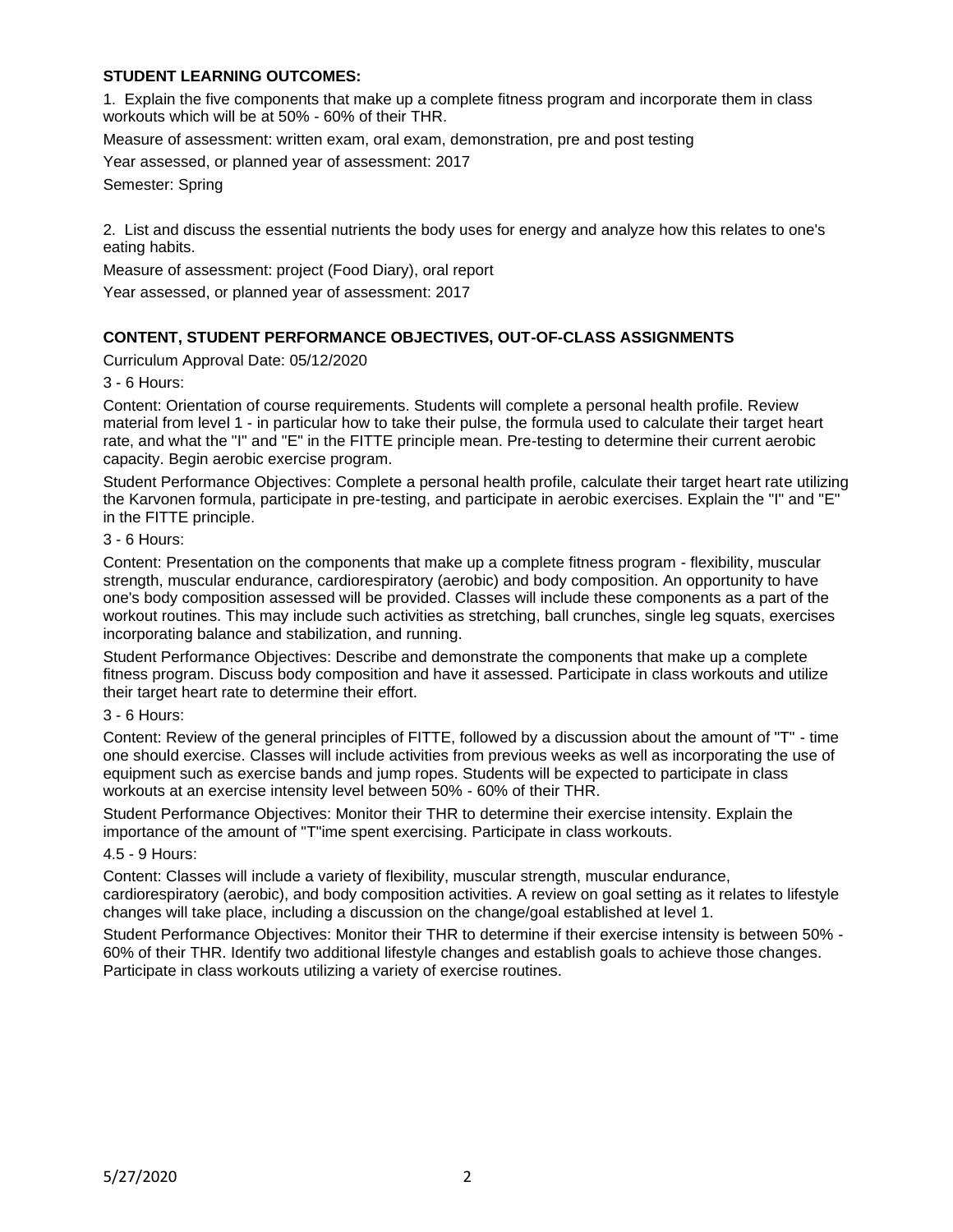10.5 - 21 Hours:

Content: Class structure will include flexibility, muscular strength training, muscular endurance training, aerobic, and body composition activities. The exercises could be performed utilizing stations and could include the use of stability balls, steps, calisthenics, etc. The status of the student's two lifestyle changes will be reviewed. Mini-lectures on nutrients; diets, including their pros and cons; and fad diets will be presented.

Student Performance Objectives: Participate in class workouts and monitor their aerobic exercise intensity level utilizing their THR. Evaluate the status of their lifestyle changes and the goals established to help them achieve those changes (from both level 1 and level 2). Complete a one week food diary, discuss nutrients, the pros and cons of dieting, and explain the effects fad diets have on the body.

1.5 - 3 Hours:

Content: Post-testing to evaluate each student's aerobic capacity, which will help determine their improvement.

Student Performance Objectives: Complete post-testing.

2 Hours:

Final.

## **METHODS OF INSTRUCTION:**

guided practice, discussion, mini-lectures, stations

## **METHODS OF EVALUATION:**

Writing assignments Percent of total grade: 5.00 % 5% - 15% Food journal Problem-solving assignments Percent of total grade: 5.00 % 5% - 15% Calculating THR and Body Fat Percentage Skill demonstrations Percent of total grade: 20.00 % 10% - 20% Demonstration exams Objective examinations Percent of total grade: 10.00 % 10% - 30% Completion Other methods of evaluation Percent of total grade: 60.00 %

## **REPRESENTATIVE TEXTBOOKS:**

Recommended Representative Textbooks